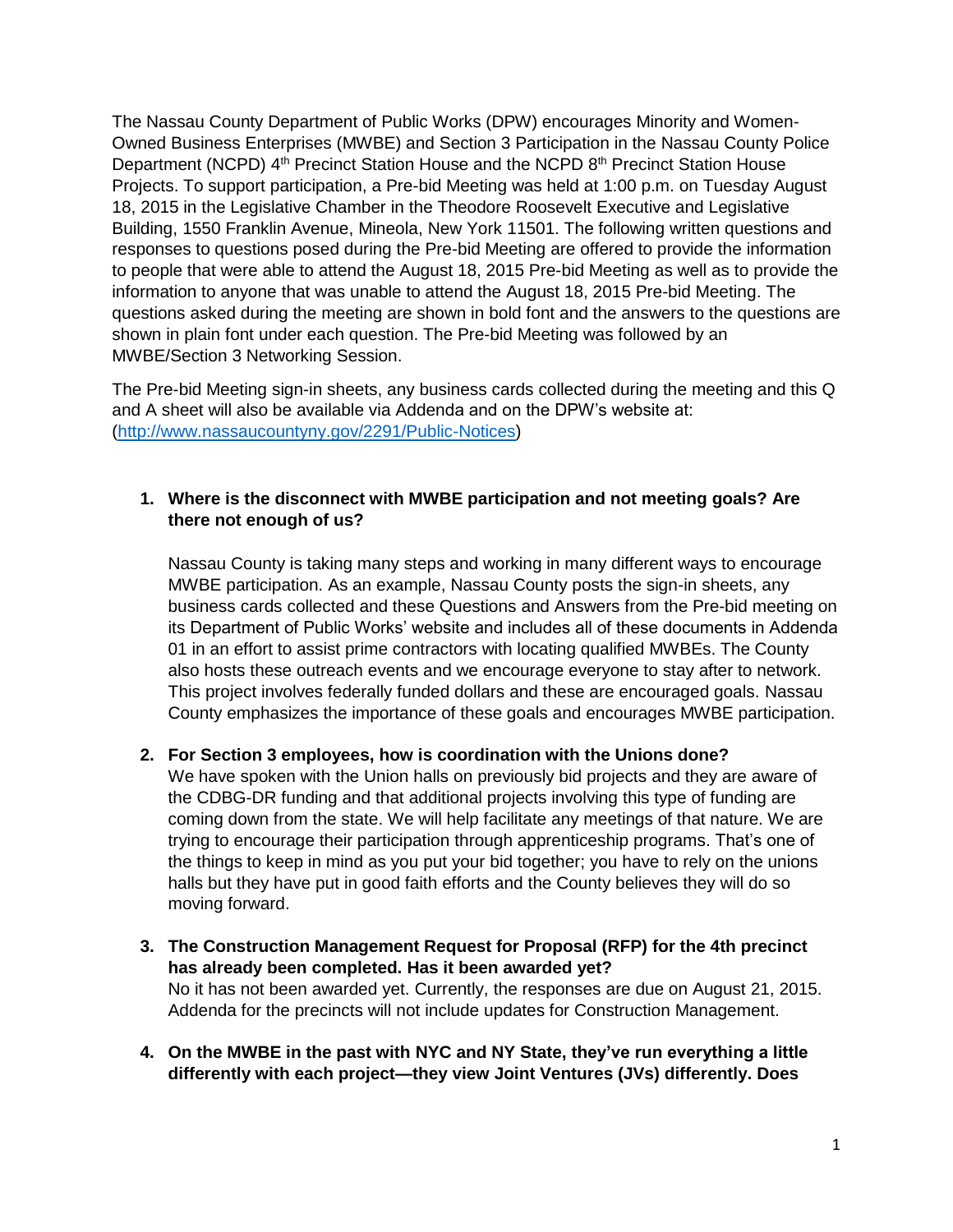### **GOSR have a way they are addressing, for compliance purposes, MWBE's forming JVs with a Prime?**

GOSR encourages Joint Ventures and adheres to the rules and regulations corresponding to Article 15-A of the New York State Executive Law.

Per (Title 5). Department of Economic Development (Chapter XIV). Division of Minority and Women's Business Development (Part 140). Definitions: Section 140.1. Definitions

(s) Goals. The term referring to the percentage of aggregate agency expenditures targeted for the participation of certified minority- and/or women-owned business enterprises sought to be included in State procurement opportunities as prime contractors, subcontractors, suppliers, consultants, joint ventures, teaming agreements, or other similar arrangements. Goals may be expressed as, agency-specific or contract goals.

(u) Joint venture. A contractual agreement joining together two or more business enterprises, one of which is a certified minority- or woman-owned business enterprise, for the purpose of performing on a State contract. The certified minority- or womanowned business enterprise must provide a percentage of value added services representing an equitable interest in the joint venture. All parties agree to share in the profits and losses of the business endeavor according to their percentage of equitable interest.

Per (Title 5). Department of Economic Development (Chapter XIV). Division of Minority and Women's Business Development (Part 142). Requirements and Procedures Regarding Participation by Certified Minority- and Women-Owned Business Enterprises on State Contracts:

Section 142.4. Utilization plans.

(c) In the event that a contractor responding to a State agency's solicitation is a joint venture, teaming agreement, or other similar arrangement that includes a certified minority- and women-owned business enterprise, such a contractor must submit the following to the State agency for its review and approval:

(1) the name, address, telephone number, and federal identification of each partner or party to the agreement;

(2) the federal identification number of the joint venture or entity established to respond to the solicitation, if applicable;

(3) a copy of the joint venture, teaming agreement, or other similar arrangement, which describes the percentage of interest owned by each party to the agreement and the value added by each party; and

(4) a copy of the mentor-protege agreement between the parties, if applicable, and if not described in the joint venture, teaming agreement, or other similar arrangement.

### **5. How does that fit, because a number of times the MWBE will be pushed out of a JV so that a Prime Contractor can meet their goal.**

GOSR goes with the JV relationship that you come with as long as the MWBE has the portion of the participation goal and actively works on the project.

# **6. The Prime doesn't count as an MWBE, correct?**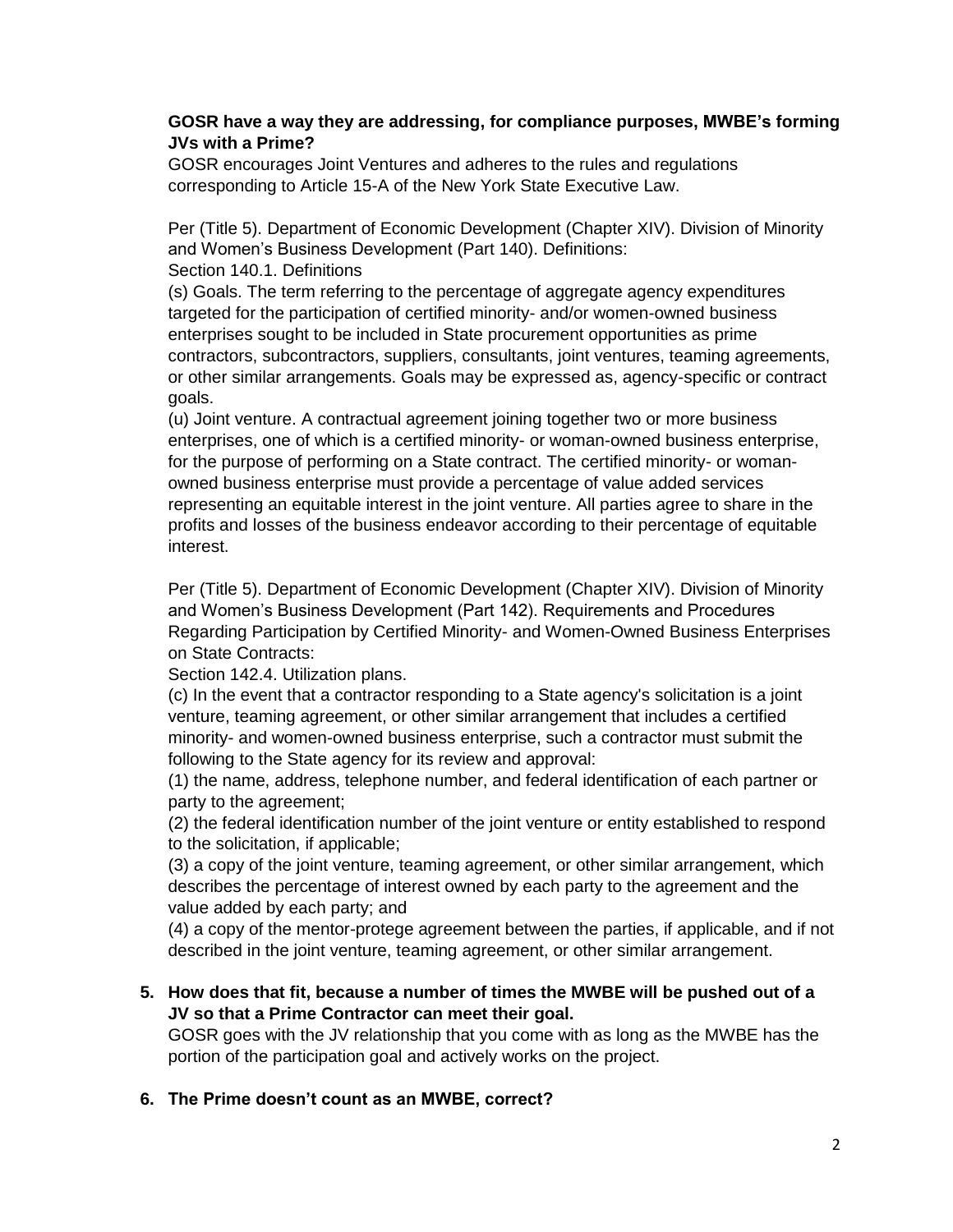If the General Contractor is an MWBE, whatever participation you are putting toward that bid amount, whether prime or sub, it counts.

#### **7. If the general contractor is an MWBE, that counts for the whole contract?**

If the general contractor is both a minority- and women-owned business enterprise, only one certified status can be utilized toward satisfying the goals set forth for MWBE participation.

Per (Title 5). Department of Economic Development (Chapter XIV). Division of Minority and Women's Business Development (Part 140). Definitions: Section 140.1. Definitions

(tt)(2) An enterprise owned by a minority group member who is also a woman may be certified as a minority-owned business enterprise, a women-owned business enterprise, or both, and may be counted towards either a minority-owned business enterprise goal or a women-owned business enterprise goal, in regard to any contract or any goal, set by a State agency, but such participation may not be counted towards both such goals and may not be divided between the minority-owned business enterprise goal and the women-owned business enterprise goal by a State agency.

## **8. If the Total Goal is 30%, how is that broken down between MBE and WBE? Can it be 30% MBE?**

The way the goals are written in Exhibit E is 15% MBE and 15% WBE.

### **9. Is there a possibility to assist LiRo in their participation goals for Section 3?**

LiRo is going into construction phase services if an individual is an architect or an engineer that fits the Section 3 requirements and has experience with construction phase services submit your resume to our (LiRo) human resources department.

### **10. Are there any Section 3 companies that are union as well?**

Check the DPW website for Section 3 businesses that have signed in for this and past events.

There are Section 3 Businesses such as security agencies and cleaning agencies that participated in the pre-bid meeting and networking sessions for the Barnes Avenue SSO Correction Project and the Bay Park Phase E3 project.

# **11. Are the cleaning companies union?**

If you go on the database there are 40 plus firms. <https://portalapps.hud.gov/Sec3BusReg/BRegistry/BRegistryHome>

# **12. When there is a Project Labor Agreement (PLA) on the Project it makes it harder to comply. If we could get the Union people and the Section 3 people together sooner that makes the Prime Contractor's life easier.**

We have tried during the PLA process to let the Unions know that these goals are attached. This is now our 3rd and 4th project, so they should be aware by now and we will continue to do that outreach with them.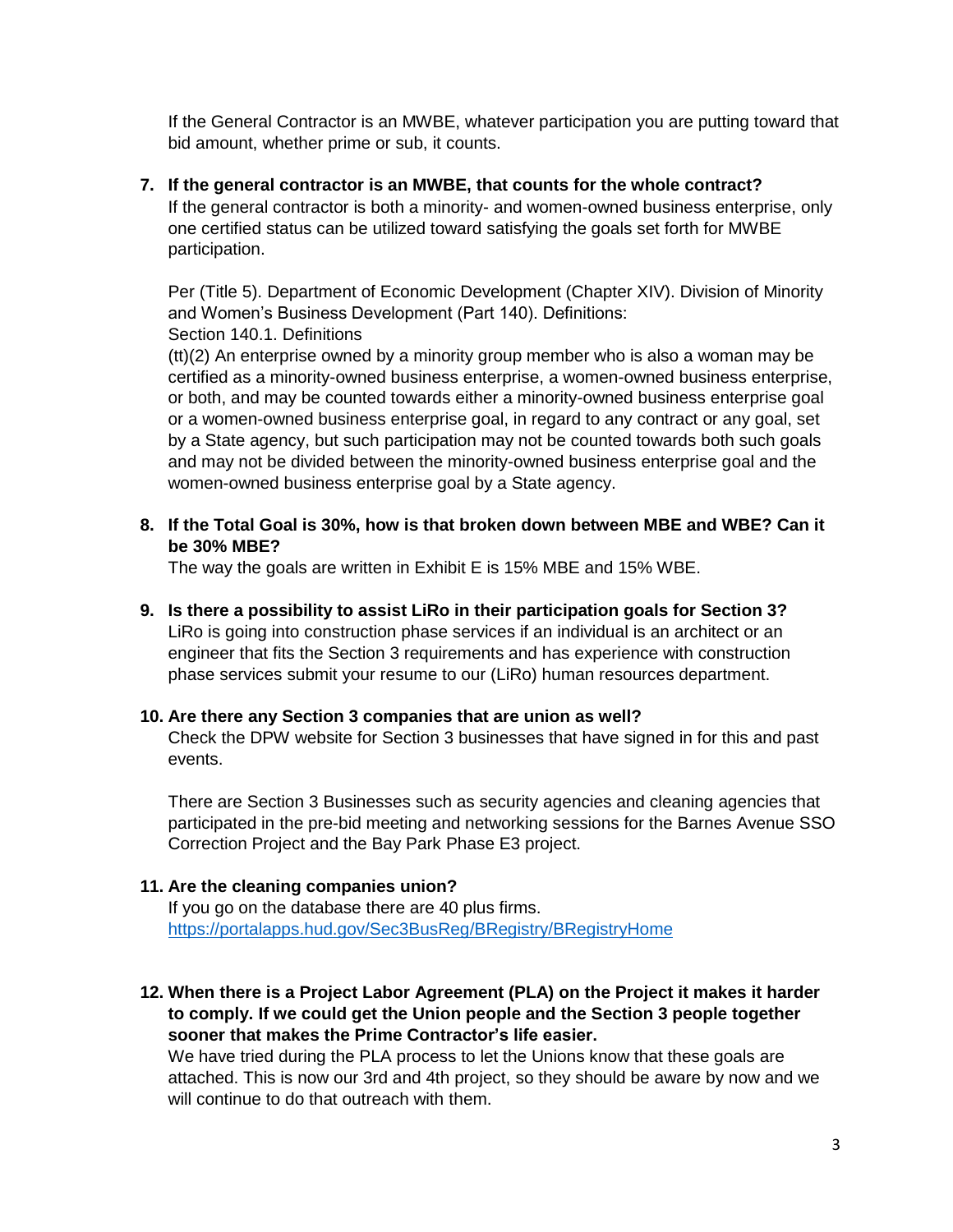**13. A networking forum like this would be a tremendous help for the Section 3 and Unions.**

The County will continue to work on that.

## **14. I don't think the second tier counts towards the participation goal?**

Vendors are still qualified toward that 10%. Whatever you put on that bid proposal counts towards your participation goal.

That is considered second tier but if you are buying that material directly from a company in Nassau County that is Section 3, it counts toward your participation goals.

Nassau County encourages this and this is what we want to see in your proposals. The purpose of these goals is to promote participation.

#### **15. What is the budget?**

The budget hasn't been advertised. It is \$20 Million for the  $8<sup>th</sup>$  Precinct and \$12 Million for the 4<sup>th</sup> Precinct; \$32 Million overall.

#### **16. How are you supposed to reach the Section 3 goal?**

30% of New Hires and 10% contract dollars for Section 3. The MWBE and Section 3 are counted separately so a company that is both Section 3 and an MWBE can count toward both of your goals.

#### **17. If Primes are paid in 30 days do they pay their subs in 30 days?**

We have met with the Nassau County Comptroller and let them know the state has set expectations regarding payment turn-around-time.

#### **18. Do we have a 30 day commitment for payments from the Comptroller?**

We have met with the comptroller, to explain that these are grant funded projects.We are monitored by the state, they do push payments forward. On the FEMA side with the Bay Park projects we are on a 30 to 45 day window. We have broken out change order projects, as that process takes a little longer. If contractors are willing to do that and submit payments on the original schedule of values those payments have moved quicker depending on the proper requirements being met. It all depends on the documentation, as there is a pre audit on every payment request to make sure that the requirements have been met. Elation Systems will help the contractor to meet those requirements from HUD. We have weekly, monthly, and quarterly reports that we can review. Because of that we can catch pretty quickly if there is a breakdown in the payment system.

### **19. Can you elaborate on the paper trail of documents the County is going to require for submitting for payment requests?**

Elation Systems is going to be the primary tool. All prime contractors and their subs are required to use this tool. You may want to read up on GOSR's website about the product itself. If done correctly, it is a wonderful tool that the Comptroller can rely on for information to expedite payments. I would tell you to focus in on that Exhibit E to tell you